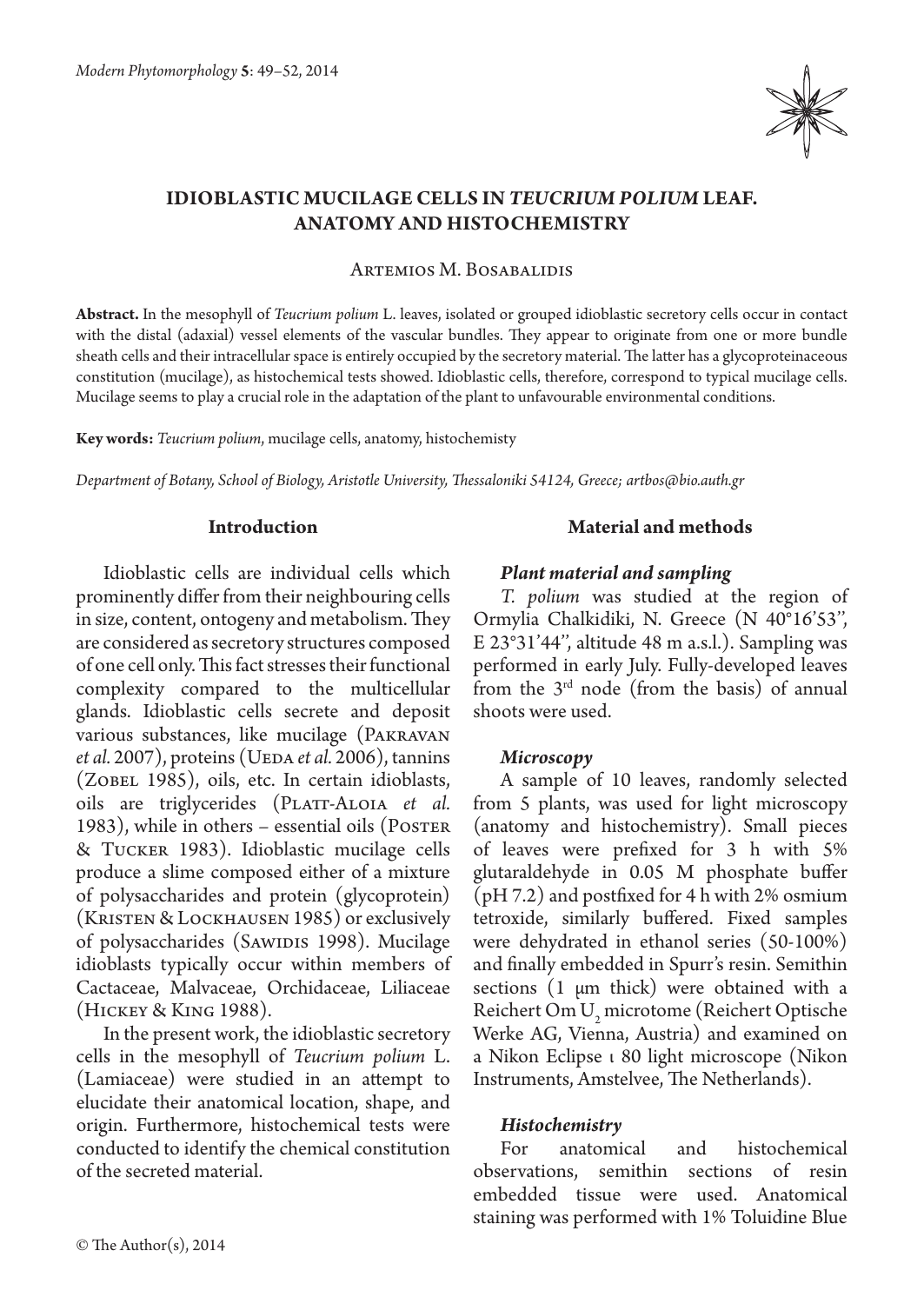

**Fig. 1. A** – surface view of *Teucrium polium* plant in the field in early July, coin 1 Euro = 2.4 cm diam. **B** – cross-section of the leaf illustrating the presence of idioblastic mucilage cells (asterisks) in contact with vessel elements of the vascular bundles, scale bar in μm.

O in 1% aqueous borax solution (70°C, 1 min) (Pickett-Heaps 1969). Histochemical staining comprised staining of lipids, polysaccharides, and proteins. Lipids were stained with 1% Sudan Black B in 70% ethanol (Bronner 1975), polysaccharides with Periodic Acid-Schiff (PAS) (Nevalainen *et al.* 1972), and proteins with 1% Coomassie Brilliant Blue in 7% acetic acid (Fisher 1968).

### **Results and discussion**

*T. polium* plants in early July form at the apices of their annual shoots inflorescences which are dichasia with terminal racemes (Fig. 1 A). Leaves are arranged in decussate phyllotaxy and have an average surface area per leaf side of 89.8 mm2 . In leaf cross-section, the palisade tissue appears composed of 1-2 cell layers, and the vascular bundles are surrounded by a bundle sheath (Fig. 1 B). At the adaxial pole of each vascular bundle and in contact with the

vessel elements (Figs. 1 B; 2 A-C), one or more sheath cells differentiate into secretory idioblasts by largely increasing their size and by modifying the structure and function of their protoplasts. Secretory idioblasts have a globular/ovoid shape as deduced from the combination of leaf paradermal and cross-sections (Figs. 1 B; 2 A).

The mechanism of secretion in idioblastic cells has been ultrastructurally studied (Bouchet & Deyson 1976; Fineran & Lee 1980) and comprises exocytosis of the secreted material into the extraplasmic space between the plasmalemma and the cell wall. With the progress of secretion, this space gradually increases in volume (at the expense of the protoplasm) until finally the whole intracellular space inside the cell wall becomes occupied by the secretory material. Due to this process, a parietal cytoplasmic layer internally lining the cell wall is missing.

In an attempt to identify the chemical constitution of the secreted material within the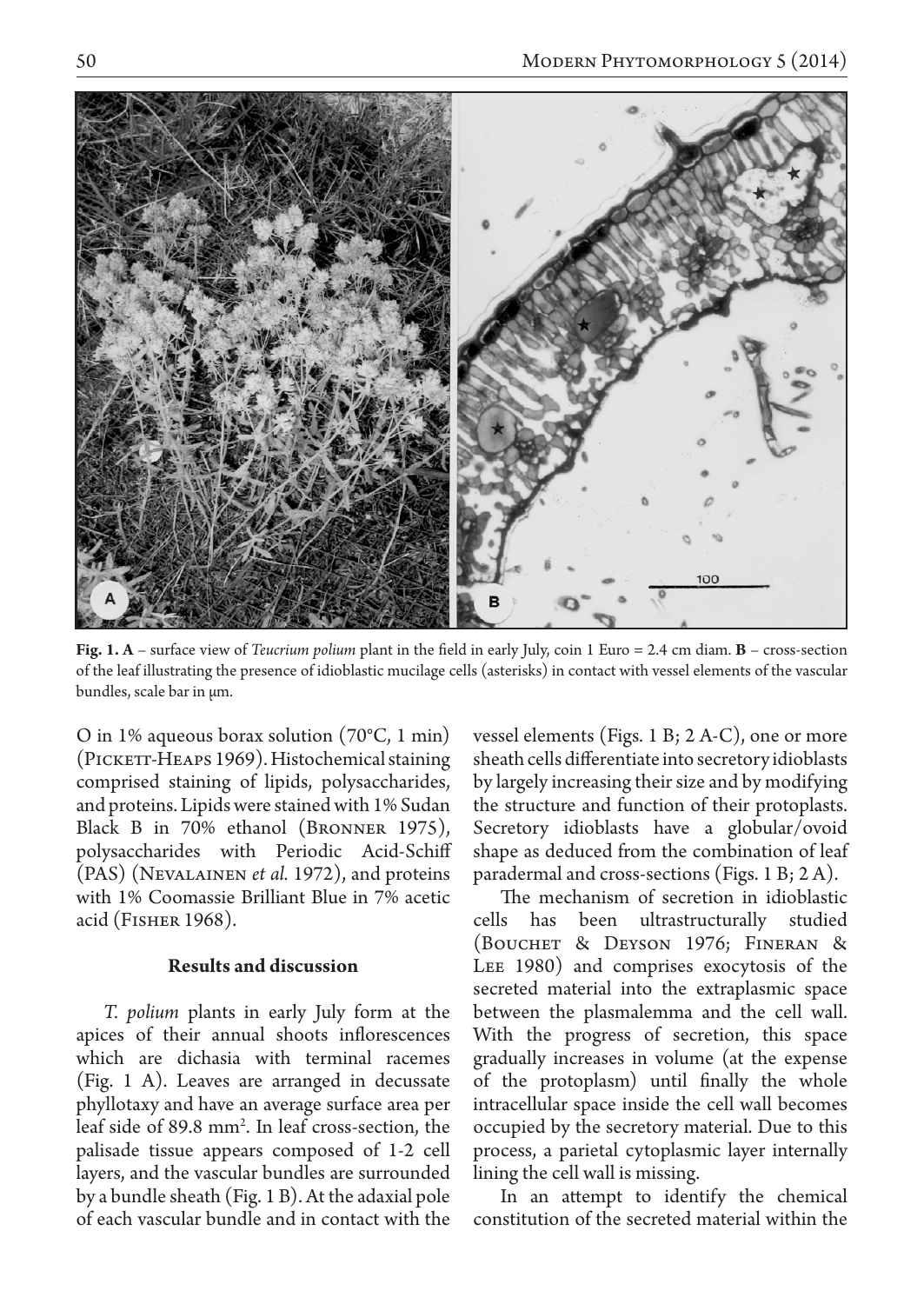

**Fig. 2. A** – Paradermal section of the leaf at the level of location of the mucilage idioblasts (asterisks). Note the association of the idioblasts with the vascular bundles (longitudinally cut). Isolated (**B**) and grouped (**C**) idioblastic mucilage cells in touch with vascular bundles. **D-F** – Idioblastic cells treated with Sudan Black B for lipids (**D**), with PAS for polysaccharides (**E**), and with Coomassie Brilliant Blue for proteins (**F**). With Sudan Black B, the content of the idioblasts remained unstained (no presence of lipids), with PAS it stained pink (presence of polysaccharides), and with Coomassie Brilliant Blue it stained light blue (presence of proteins). The content, therefore, corresponds to glycoprotein (mucilage). Scale bars in μm.

idioblastic cells of *T. polium*, three histochemical tests were conducted. The first comprised treatment of semithin sections (1 μm thick) with Sudan Black B for lipids, the second with PAS for polysaccharides, and the third with

Coomassie Brilliant Blue for proteins. The tests showed that Sudan Black B does not stain the idioblastic cell content (Fig. 2 D), whereas PAS stains it pink (Fig. 2 E) and Coomassie Brilliant Blue, light blue (Fig. 2 F). The results